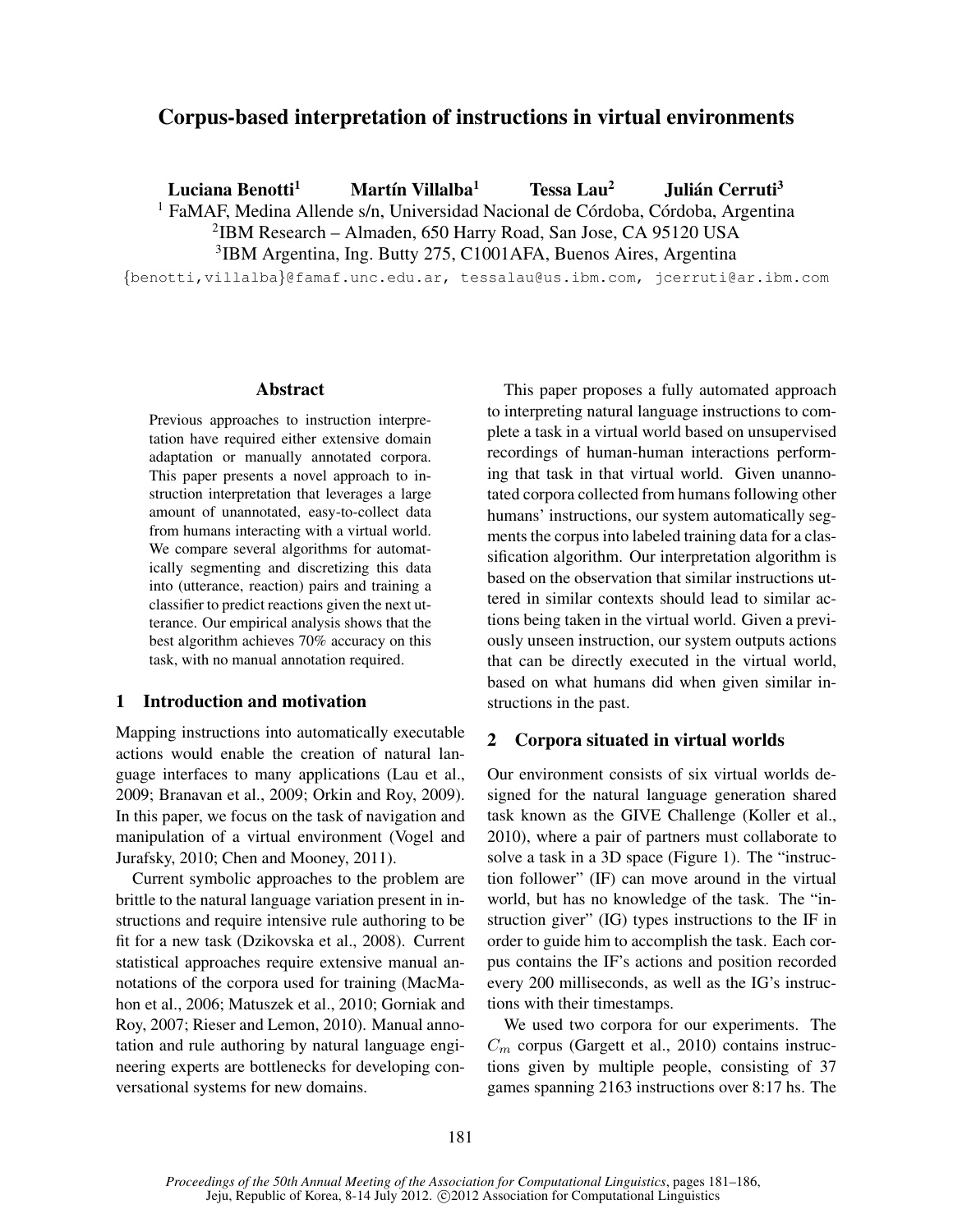

Figure 1: A screenshot of a virtual world. The world consists of interconnecting hallways, rooms and objects

 $C_s$  corpus (Benotti and Denis, 2011), gathered using a single IG, is composed of 63 games and 3417 instructions, and was recorded in a span of 6:09 hs. It took less than 15 hours to collect the corpora through the web and the subjects reported that the experiment was fun.

While the environment is restricted, people describe the same route and the same objects in extremely different ways. Below are some examples of instructions from our corpus all given for the same route shown in Figure 1.

*1) out 2) walk down the passage 3) nowgo* [sic] *to the pink room 4) back to the room with the plant 5) Go through the door on the left 6) go through opening with yellow wall paper*

People describe routes using landmarks (4) or specific actions (2). They may describe the same object differently (5 vs 6). Instructions also differ in their scope (3 vs 1). Thus, even ignoring spelling and grammatical errors, navigation instructions contain considerable variation which makes interpreting them a challenging problem.

### 3 Learning from previous interpretations

Our algorithm consists of two phases: annotation and interpretation. *Annotation* is performed only once and consists of automatically associating each IG instruction to an IF reaction. *Interpretation* is performed every time the system receives an instruction and consists of predicting an appropriate reaction given reactions observed in the corpus.

Our method is based on the assumption that a reaction captures the semantics of the instruction that caused it. Therefore, if two utterances result in the same reaction, they are paraphrases of each other, and similar utterances should generate the same reaction. This approach enables us to predict reactions for previously-unseen instructions.

#### 3.1 Annotation phase

The key challenge in learning from massive amounts of easily-collected data is to automatically annotate an unannotated corpus. Our annotation method consists of two parts: first, *segmenting* a low-level interaction trace into utterances and corresponding reactions, and second, *discretizing* those reactions into canonical action sequences.

Segmentation enables our algorithm to learn from traces of IFs interacting directly with a virtual world. Since the IF can move freely in the virtual world, his actions are a stream of continuous behavior. Segmentation divides these traces into reactions that follow from each utterance of the IG. Consider the following example starting at the situation shown in Figure 1:

*IG(1): go through the yellow opening IF(2): [walks out of the room] IF(3): [turns left at the intersection] IF(4): [enters the room with the sofa] IG(5): stop*

It is not clear whether the IF is doing  $\langle 3, 4 \rangle$  because he is reacting to 1 or because he is being proactive. While one could manually annotate this data to remove extraneous actions, our goal is to develop automated solutions that enable learning from massive amounts of data.

We decided to approach this problem by experimenting with two alternative formal definitions: 1) a strict definition that considers the maximum reaction according to the IF *behavior*, and 2) a loose definition based on the empirical observation that, in situated interaction, most instructions are constrained by the current *visually* perceived affordances (Gibson, 1979; Stoia et al., 2006).

We formally define *behavior segmentation* (Bhv) as follows. A reaction  $r_k$  to an instruction  $u_k$  begins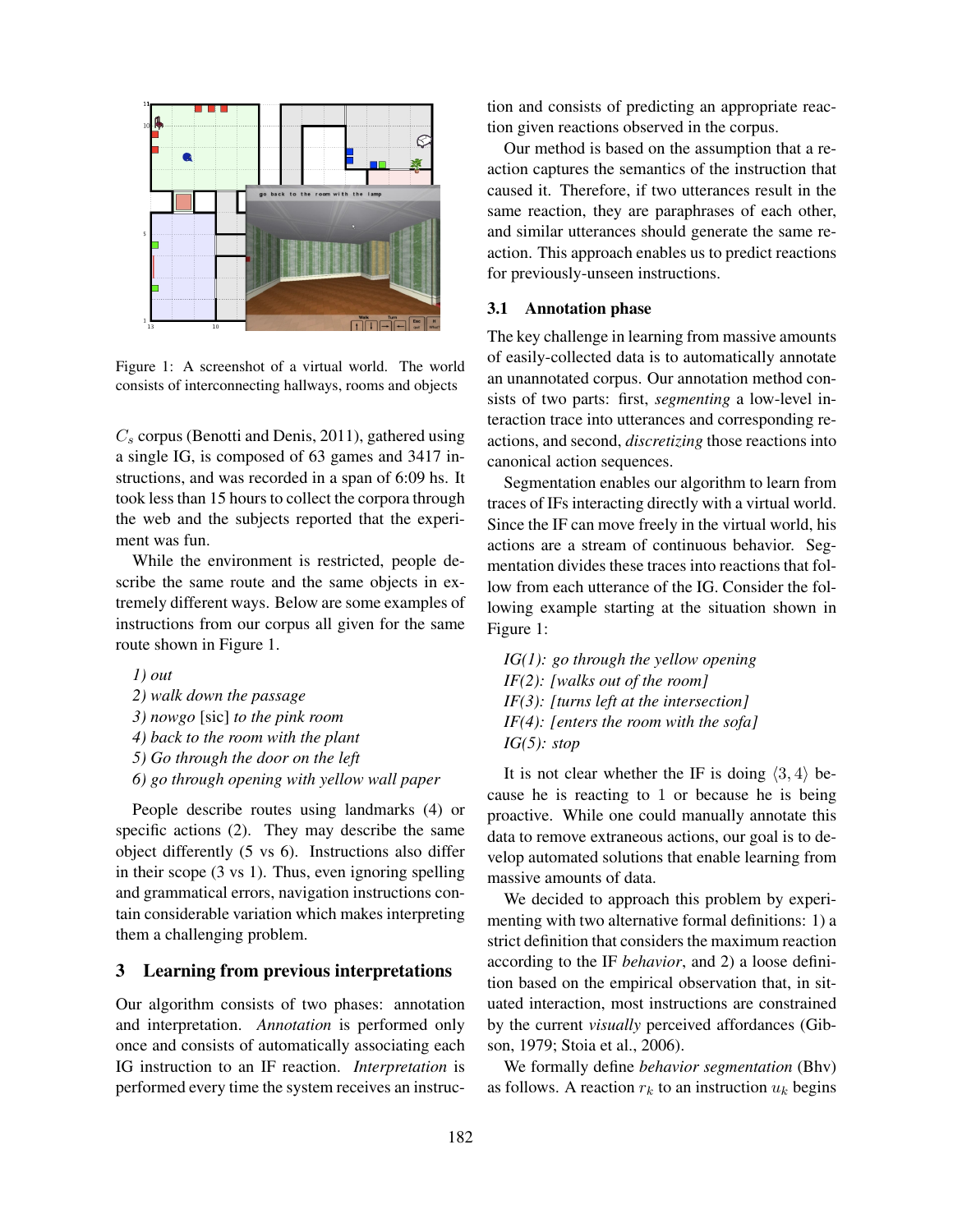right after the instruction  $u_k$  is uttered and ends right before the next instruction  $u_{k+1}$  is uttered. In the example, instruction 1 corresponds to  $\langle 2, 3, 4 \rangle$ . We formally define *visibility segmentation* (Vis) as follows. A reaction  $r_k$  to an instruction  $u_k$  begins right after the instruction  $u_k$  is uttered and ends right before the next instruction  $u_{k+1}$  is uttered or right after the IF leaves the area visible at 360 $^{\circ}$  from where  $u_k$ was uttered. In the example, instruction 1's reaction would be limited to  $\langle 2 \rangle$  because the intersection is not visible from where the instruction was uttered.

The Bhv and Vis methods define how to segment an interaction trace into utterances and their corresponding reactions. However, users frequently perform noisy behavior that is irrelevant to the goal of the task. For example, after hearing an instruction, an IF might go into the wrong room, realize the error, and leave the room. A reaction should not include such irrelevant actions. In addition, IFs may accomplish the same goal using different behaviors: two different IFs may interpret "go to the pink room" by following different paths to the same destination. We would like to be able to generalize both reactions into one canonical reaction.

As a result, our approach *discretizes* reactions into higher-level action sequences with less noise and less variation. Our discretization algorithm uses an *automated planner* and a *planning representation* of the task. This planning representation includes: (1) the task goal, (2) the actions which can be taken in the virtual world, and (3) the current state of the virtual world. Using the planning representation, the planner calculates an optimal path between the starting and ending states of the reaction, eliminating all unnecessary actions. While we use the classical planner FF (Hoffmann, 2003), our technique could also work with *classical planning* (Nau et al., 2004) or other techniques such as *probabilistic planning* (Bonet and Geffner, 2005). It is also not dependent on a particular discretization of the world in terms of actions.

Now we are ready to define *canonical reaction*  $c_k$ formally. Let  $S_k$  be the state of the virtual world when instruction  $u_k$  was uttered,  $S_{k+1}$  be the state of the world where the reaction ends (as defined by Bhv or Vis segmentation), and  $D$  be the planning domain representation of the virtual world. The *canonical reaction* to  $u_k$  is defined as the sequence of actions returned by the planner with  $S_k$  as initial state,  $S_{k+1}$ as goal state and  $D$  as planning domain.

### 3.2 Interpretation phase

The annotation phase results in a collection of  $(u_k,$  $c_k$ ) pairs. The interpretation phase uses these pairs to interpret new utterances in three steps. First, we *filter* the set of pairs into those whose reactions can be directly executed from the current IF position. Second, we *group* the filtered pairs according to their reactions. Third, we *select* the group with utterances most similar to the new utterance, and output that group's reaction. Figure 2 shows the output of the first two steps: three groups of pairs whose reactions can all be executed from the IF's current position.



Figure 2: Utterance groups for this situation. Colored arrows show the reaction associated with each group.

We treat the third step, selecting the most similar group for a new utterance, as a classification problem. We compare three different classification methods. One method uses nearest-neighbor classification with three different similarity metrics: Jaccard and Overlap coefficients (both of which measure the degree of overlap between two sets, differing only in the normalization of the final value (Nikravesh et al., 2005)), and Levenshtein Distance (a string metric for measuring the amount of differences between two sequences of words (Levenshtein, 1966)). Our second classification method employs a strategy in which we considered each group as a set of possible machine translations of our utterance, using the BLEU measure (Papineni et al., 2002) to select which group could be considered the best translation of our utterance. Finally, we trained an SVM classifier (Cortes and Vapnik, 1995) using the unigrams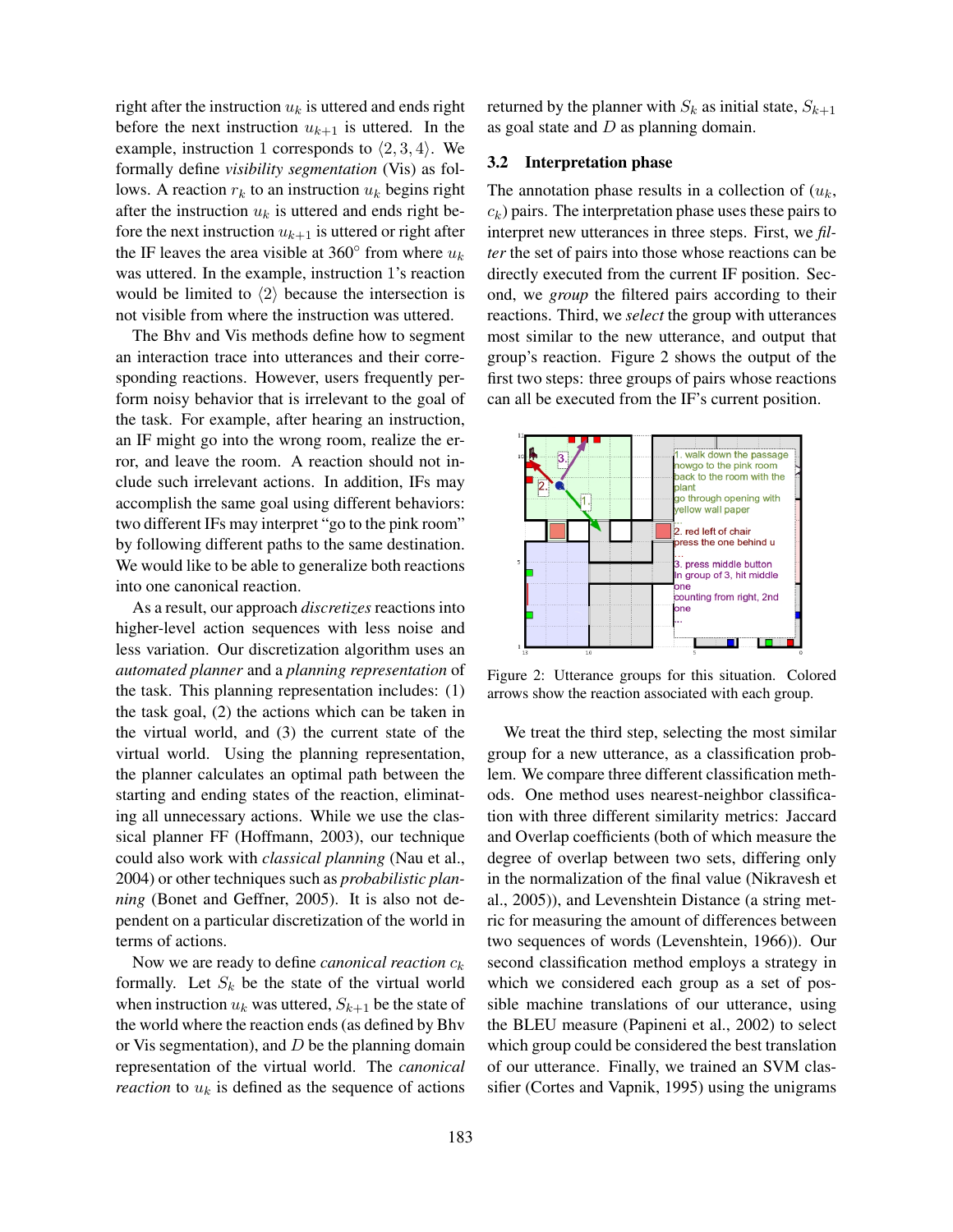|                  | Corpus $C_m$ |     | Corpus $C_s$ |     |
|------------------|--------------|-----|--------------|-----|
| <b>Algorithm</b> | Bhy          | Vis | <b>Bhy</b>   | Vis |
| Jaccard          | 47%          | 54% | 54%          | 70% |
| Overlap          | 43%          | 53% | 45%          | 60% |
| <b>BLEU</b>      | 44%          | 52% | 54%          | 50% |
| <b>SVM</b>       | 33%          | 29% | 45%          | 29% |
| Levenshtein      | 21%          | 20% | 8%           | 17% |

Table 1: Accuracy comparison between  $C_m$  and  $C_s$  for Bhv and Vis segmentation

of each paraphrase and the position of the IF as features, and setting their group as the output class using a libSVM wrapper (Chang and Lin, 2011).

When the system misinterprets an instruction we use a similar approach to what people do in order to overcome misunderstandings. If the system executes an incorrect reaction, the IG can tell the system to cancel its current interpretation and try again using a paraphrase, selecting a different reaction.

### 4 Evaluation

For the evaluation phase, we annotated both the  $C_m$ and  $C_s$  corpora entirely, and then we split them in an 80/20 proportion; the first 80% of data collected in each virtual world was used for training, while the remaining 20% was used for testing. For each pair  $(u_k, c_k)$  in the testing set, we used our algorithm to predict the reaction to the selected utterance, and then compared this result against the automatically annotated reaction. Table 1 shows the results.

Comparing the Bhv and Vis segmentation strategies, Vis tends to obtain better results than Bhv. In addition, accuracy on the  $C_s$  corpus was generally higher than  $C_m$ . Given that  $C_s$  contained only one IG, we believe this led to less variability in the instructions and less noise in the training data.

We evaluated the impact of user corrections by simulating them using the existing corpus. In case of a wrong response, the algorithm receives a second utterance with the same reaction (a paraphrase of the previous one). Then the new utterance is tested over the same set of possible groups, except for the one which was returned before. If the correct reaction is not predicted after four tries, or there are no utterances with the same reaction, the predictions are registered as wrong. To measure the effects of user corrections vs. without, we used a different evaluation process for this algorithm: first, we split the corpus in a 50/50 proportion, and then we moved correctly predicted utterances from the testing set towards training, until either there was nothing more to learn or the training set reached 80% of the entire corpus size.

As expected, user corrections significantly improve accuracy, as shown in Figure 3. The worst algorithm's results improve linearly with each try, while the best ones behave asymptotically, barely improving after the second try. The best algorithm reaches 92% with just one correction from the IG.

# 5 Discussion and future work

We presented an approach to instruction interpretation which learns from non-annotated logs of human behavior. Our empirical analysis shows that our best algorithm achieves 70% accuracy on this task, with no manual annotation required. When corrections are added, accuracy goes up to 92% for just one correction. We consider our results promising since state of the art semi-unsupervised approaches to instruction interpretation (Chen and Mooney, 2011) reports a 55% accuracy on manually segmented data.

We plan to compare our system's performance against human performance in comparable situations. Our informal observations of the GIVE corpus indicate that humans often follow instructions incorrectly, so our automated system's performance may be on par with human performance.

Although we have presented our approach in the context of 3D virtual worlds, we believe our technique is also applicable to other domains such as the web, video games, or Human Robot Interaction.



Figure 3: Accuracy values with corrections over  $C_s$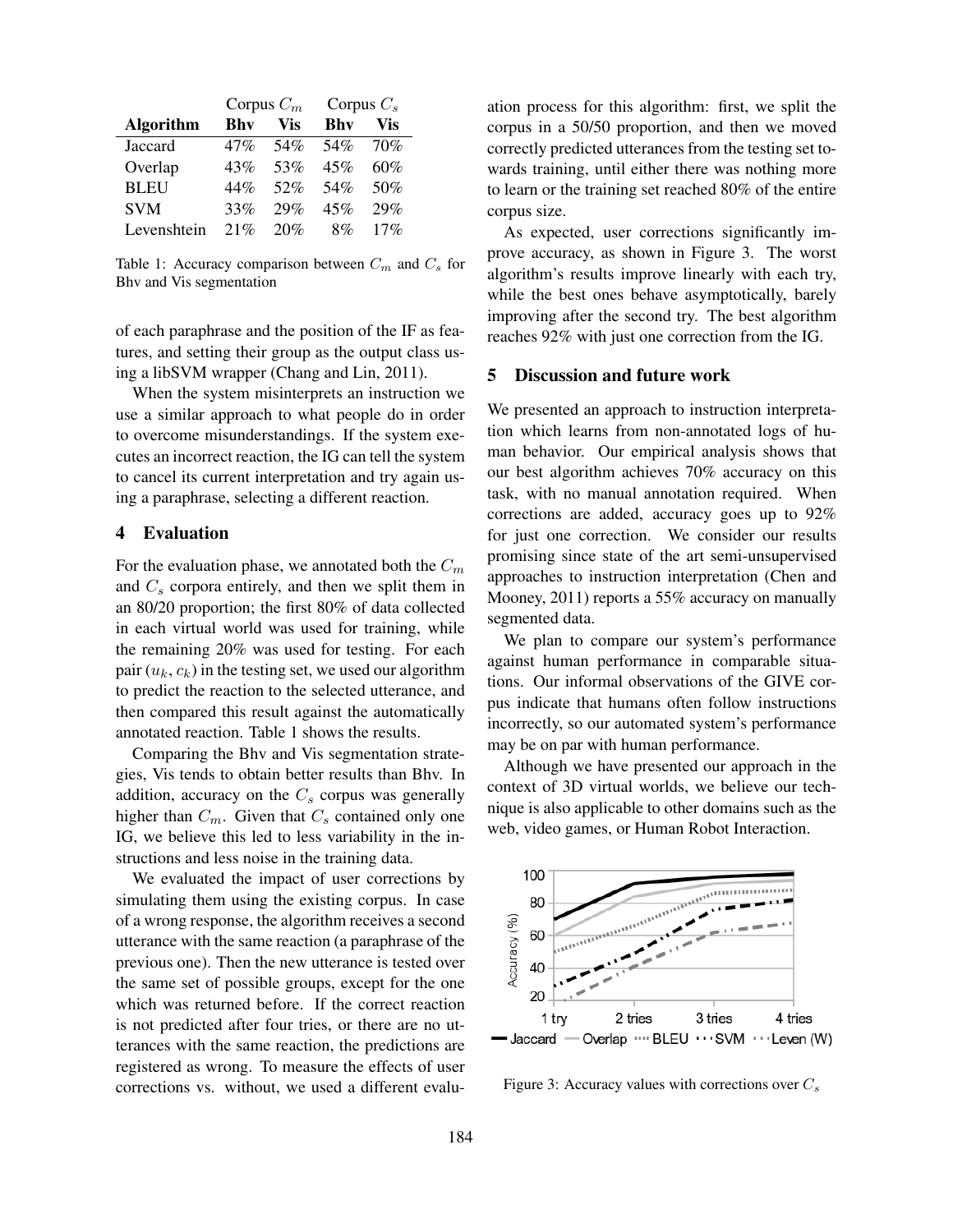# References

- Luciana Benotti and Alexandre Denis. 2011. CL system: Giving instructions by corpus based selection. In *Proceedings of the Generation Challenges Session at the 13th European Workshop on Natural Language Generation*, pages 296–301, Nancy, France, September. Association for Computational Linguistics.
- Blai Bonet and Héctor Geffner. 2005. mGPT: a probabilistic planner based on heuristic search. *Journal of Artificial Intelligence Research*, 24:933–944.
- S.R.K. Branavan, Harr Chen, Luke Zettlemoyer, and Regina Barzilay. 2009. Reinforcement learning for mapping instructions to actions. In *Proceedings of the Joint Conference of the 47th Annual Meeting of the ACL and the 4th International Joint Conference on Natural Language Processing of the AFNLP*, pages 82–90, Suntec, Singapore, August. Association for Computational Linguistics.
- Chih-Chung Chang and Chih-Jen Lin. 2011. LIBSVM: A library for support vector machines. *ACM Transactions on Intelligent Systems and Technology*, 2:27:1– 27:27. Software available at http://www.csie. ntu.edu.tw/˜cjlin/libsvm.
- David L. Chen and Raymond J. Mooney. 2011. Learning to interpret natural language navigation instructions from observations. In *Proceedings of the 25th AAAI Conference on Artificial Intelligence (AAAI-2011)*, pages 859–865, August.
- Corinna Cortes and Vladimir Vapnik. 1995. Supportvector networks. *Machine Learning*, 20:273–297.
- Myroslava O. Dzikovska, James F. Allen, and Mary D. Swift. 2008. Linking semantic and knowledge representations in a multi-domain dialogue system. *Journal of Logic and Computation*, 18:405–430, June.
- Andrew Gargett, Konstantina Garoufi, Alexander Koller, and Kristina Striegnitz. 2010. The GIVE-2 corpus of giving instructions in virtual environments. In *Proceedings of the 7th Conference on International Language Resources and Evaluation (LREC)*, Malta.
- James J. Gibson. 1979. *The Ecological Approach to Visual Perception*, volume 40. Houghton Mifflin.
- Peter Gorniak and Deb Roy. 2007. Situated language understanding as filtering perceived affordances. *Cognitive Science*, 31(2):197–231.
- Jörg Hoffmann. 2003. The Metric-FF planning system: Translating "ignoring delete lists" to numeric state variables. *Journal of Artificial Intelligence Research (JAIR)*, 20:291–341.
- Alexander Koller, Kristina Striegnitz, Andrew Gargett, Donna Byron, Justine Cassell, Robert Dale, Johanna Moore, and Jon Oberlander. 2010. Report on the second challenge on generating instructions in virtual environments (GIVE-2). In *Proceedings of the 6th In-*

*ternational Natural Language Generation Conference (INLG)*, Dublin.

- Tessa Lau, Clemens Drews, and Jeffrey Nichols. 2009. Interpreting written how-to instructions. In *Proceedings of the 21st International Joint Conference on Artificial Intelligence*, pages 1433–1438, San Francisco, CA, USA. Morgan Kaufmann Publishers Inc.
- Vladimir I. Levenshtein. 1966. Binary codes capable of correcting deletions, insertions, and reversals. Technical Report 8.
- Matt MacMahon, Brian Stankiewicz, and Benjamin Kuipers. 2006. Walk the talk: connecting language, knowledge, and action in route instructions. In *Proceedings of the 21st National Conference on Artificial Intelligence - Volume 2*, pages 1475–1482. AAAI Press.
- Cynthia Matuszek, Dieter Fox, and Karl Koscher. 2010. Following directions using statistical machine translation. In *Proceedings of the 5th ACM/IEEE international conference on Human-robot interaction*, HRI '10, pages 251–258, New York, NY, USA. ACM.
- Dana Nau, Malik Ghallab, and Paolo Traverso. 2004. *Automated Planning: Theory & Practice*. Morgan Kaufmann Publishers Inc., California, USA.
- Masoud Nikravesh, Tomohiro Takagi, Masanori Tajima, Akiyoshi Shinmura, Ryosuke Ohgaya, Koji Taniguchi, Kazuyosi Kawahara, Kouta Fukano, and Akiko Aizawa. 2005. Soft computing for perception-based decision processing and analysis: Web-based BISC-DSS. In Masoud Nikravesh, Lotfi Zadeh, and Janusz Kacprzyk, editors, *Soft Computing for Information Processing and Analysis*, volume 164 of *Studies in Fuzziness and Soft Computing*, chapter 4, pages 93– 188. Springer Berlin / Heidelberg.
- Jeff Orkin and Deb Roy. 2009. Automatic learning and generation of social behavior from collective human gameplay. In *Proceedings of The 8th International Conference on Autonomous Agents and Multiagent SystemsVolume 1*, volume 1, pages 385–392. International Foundation for Autonomous Agents and Multiagent Systems, International Foundation for Autonomous Agents and Multiagent Systems.
- Kishore Papineni, Salim Roukos, Todd Ward, and Wei-Jing Zhu. 2002. BLEU: a method for automatic evaluation of machine translation. In *Proceedings of the 40th Annual Meeting on Association for Computational Linguistics*, ACL '02, pages 311–318, Stroudsburg, PA, USA. Association for Computational Linguistics.
- Verena Rieser and Oliver Lemon. 2010. Learning human multimodal dialogue strategies. *Natural Language Engineering*, 16:3–23.
- Laura Stoia, Donna K. Byron, Darla Magdalene Shockley, and Eric Fosler-Lussier. 2006. Sentence planning